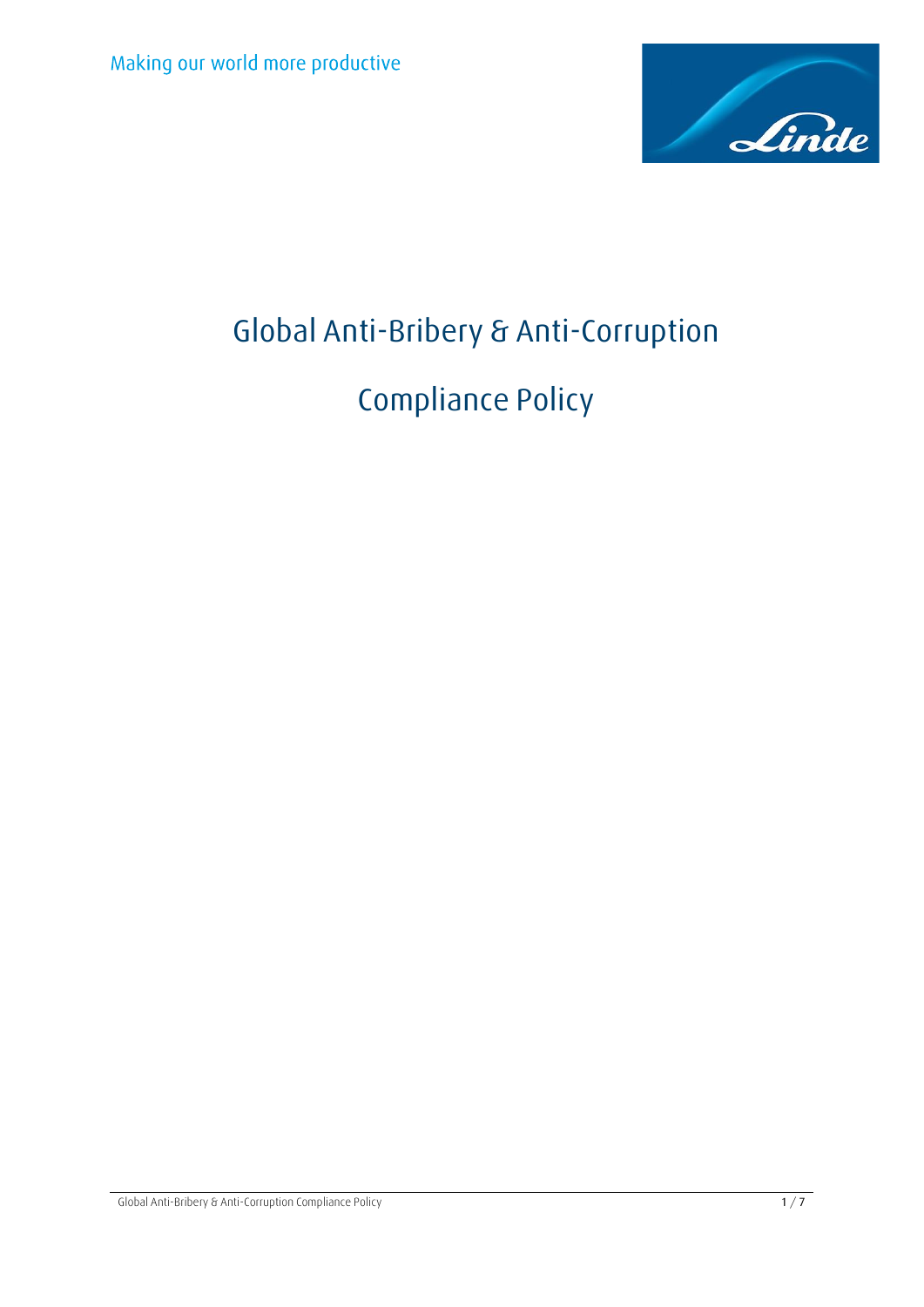

# **Table of Contents**

| I        | Overview                                        | 3              |
|----------|-------------------------------------------------|----------------|
| $\sf II$ | Linde Policy                                    | 3              |
| Ш        | Anything of Value                               | $\overline{4}$ |
| IV       | Gifts & Entertainment                           | $\overline{4}$ |
| V        | Record Keeping and Accounting Internal Controls | 5              |
| VI       | Engagement of Certain Service Providers         | 5              |
| VII      | Training                                        | 6              |
| VIII     | Audits                                          | 6              |
| IX       | <b>Effective Date</b>                           | 6              |
|          | Appendix: Your 10 Core Principles               |                |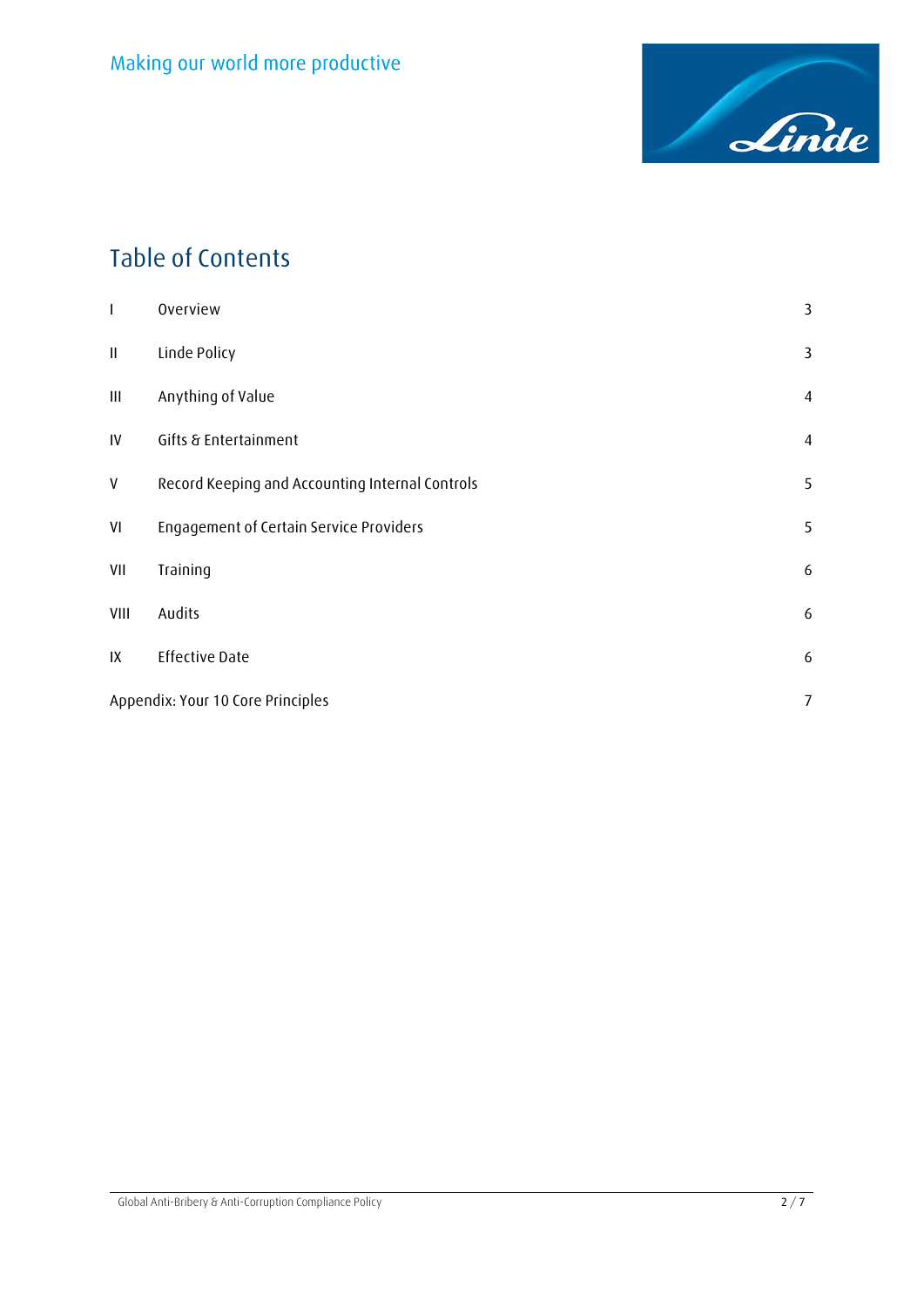

#### <span id="page-2-0"></span>**I Overview**

It is an essential element of Linde's *Code of Business Integrity* that full compliance with applicable antibribery and anti-corruption laws be maintained wherever and whenever Linde does business. This *Global Anti-Bribery & Anti-Corruption Compliance Policy* ("*ABAC Policy*") sets forth Linde's commitment to conducting business in accordance with the highest ethical standards and prohibits all forms of bribery and corruption. This *ABAC Policy* prohibits bribery of Government Officials, as defined below, as well as persons in the private sector (commercial bribery), including the offering, promising, authorizing or providing anything of value to any Government Official, customer, business partner, service provider or other third party acting on behalf of Linde in order to obtain or retain business or secure any improper business advantage for Linde.

The terms "Government" and "Government Official" refer to elected and appointed government employees at an official level of a government department or agency, including companies under government ownership or control.

Government employees at an "official level" are those in a position to affect a person's business dealings with a Government.

The terms "Government" and "Government Official" may have different meanings/definitions based on local laws and practices. If you have any questions on the definition in your country, please contact your compliance officer or legal counsel.

This *ABAC Policy* will provide a basic understanding of anti-bribery and anti-corruption laws and the actions required to comply with it. However, if you have any concerns about whether certain conduct meets the standards of this *ABAC Policy* or our *Code of Business Integrity*, you should consult your business or region's compliance officer or assigned legal counsel.

Non-compliance with anti-bribery and anti-corruption laws can result in severe civil and criminal penalties, and can potentially harm Linde's reputation with its customers, shareholders and the public at large. Linde Employees, which includes employees, directors and officers, who violate these laws may also face severe civil and criminal penalties, including jail time. Accordingly, Linde Employees who fail to comply with this *ABAC Policy* are subject to disciplinary action up to and including termination of employment.

## <span id="page-2-1"></span>**II Linde Policy**

Linde Employees and others acting on behalf of Linde must comply with applicable anti-bribery and anticorruption laws, including the US Foreign Corruption Practices Act ("FCPA"), the UK Bribery Act ("UKBA") , the anti-bribery provisions of the German Criminal Code, and any relevant local laws in each country in which Linde conducts business. These laws prohibit bribery of Government Officials and private sector individuals (commercial bribery). In addition to the prohibition of bribery, the FCPA and this *ABAC Policy* require that Linde establish and maintain accurate books and records and adequate internal controls. If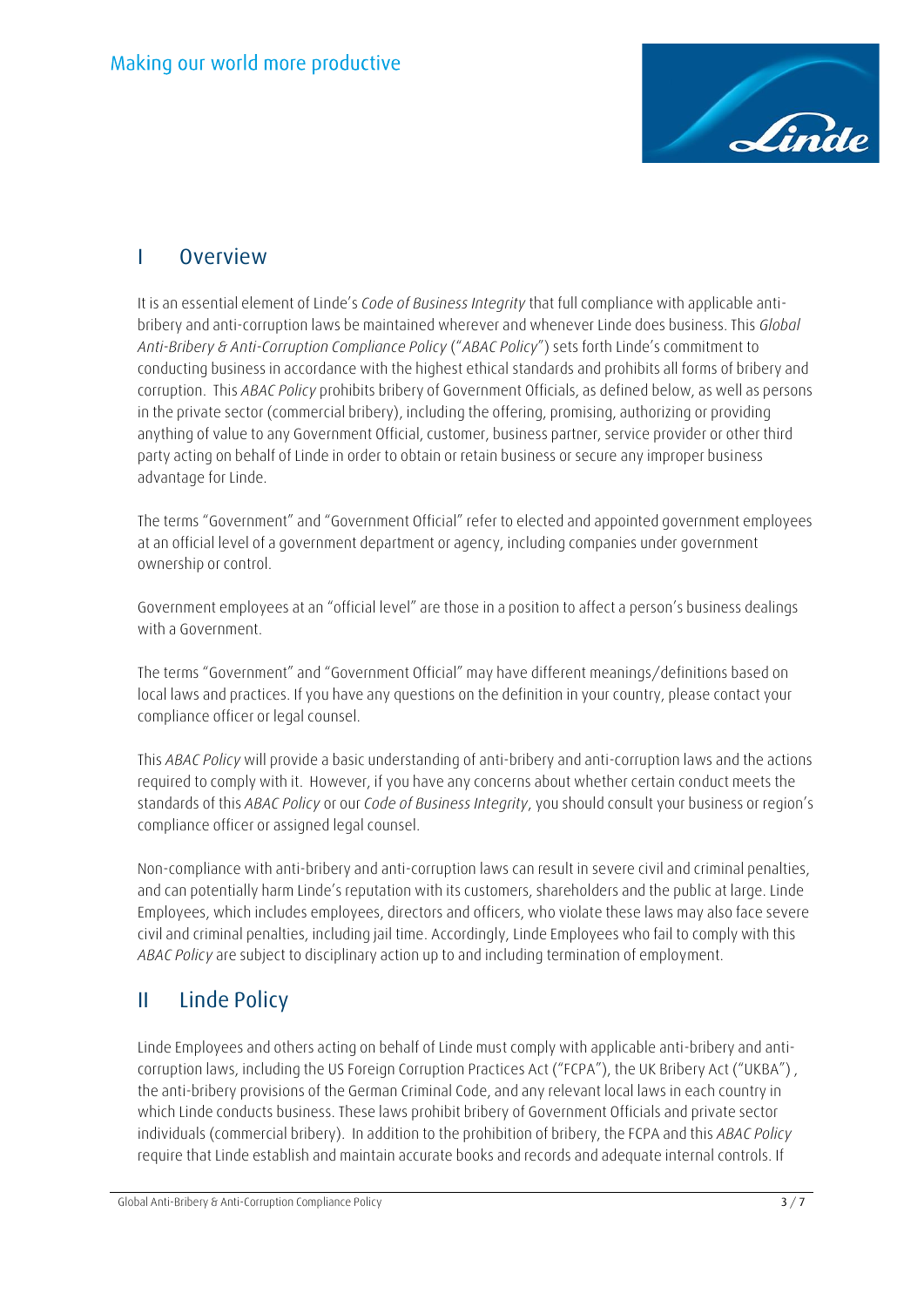

there are any inconsistencies between Linde policies and anti-bribery and anti-corruption laws or regulations, the more restrictive standards will apply.

Linde Employees and others acting on behalf of Linde are prohibited from giving, promising, offering, authorizing, or making payment of anything of value (refer to Section III of this policy for additional information about what constitutes "anything of value") to any Government Official to improperly obtain or retain business, to secure some other improper advantage, or to improperly influence a Government Official's actions. Linde Employees should refrain from any conduct giving rise to an appearance of impropriety in interactions with Government Officials.

In addition to the prohibition of bribing Government Officials, Linde also prohibits the offering or providing of improper payments and other advantages to private persons and entities. Such payments can constitute commercial bribery.

Linde's prohibition on bribery applies to all improper payments regardless of amount or purpose.

#### <span id="page-3-0"></span>**III Anything of Value**

Bribery may take different forms other than cash and still be prohibited. For example, the following can all be considered "anything of value":

- an offer to pay (even if it is not accepted);
- promise to pay;
- gifts and entertainment (also refer to *Global Gifts & Entertainment Policy and Global Healthcare Compliance Policy*);
- stock;
- donations or contributions (also refer to Linde's *Global Giving Program Guidelines* and *Global Healthcare Compliance Policy*);
- discounts on products or services not readily available to the public;
- offer of employment;
- forgiveness or assumption of a debt;
- reimbursement of travel expenses.

This list is not exhaustive. Therefore, due to the complexities surrounding these matters, consult your compliance officer or assigned legal counsel before making or authorizing any payment that may appear to be an improper payment.

#### <span id="page-3-1"></span>**IV Gifts & Entertainment**

Gifts and entertainment can be used to build goodwill between Linde, our business partners and other third parties. Providing or accepting occasional, reasonable and customary gifts and entertainment is allowed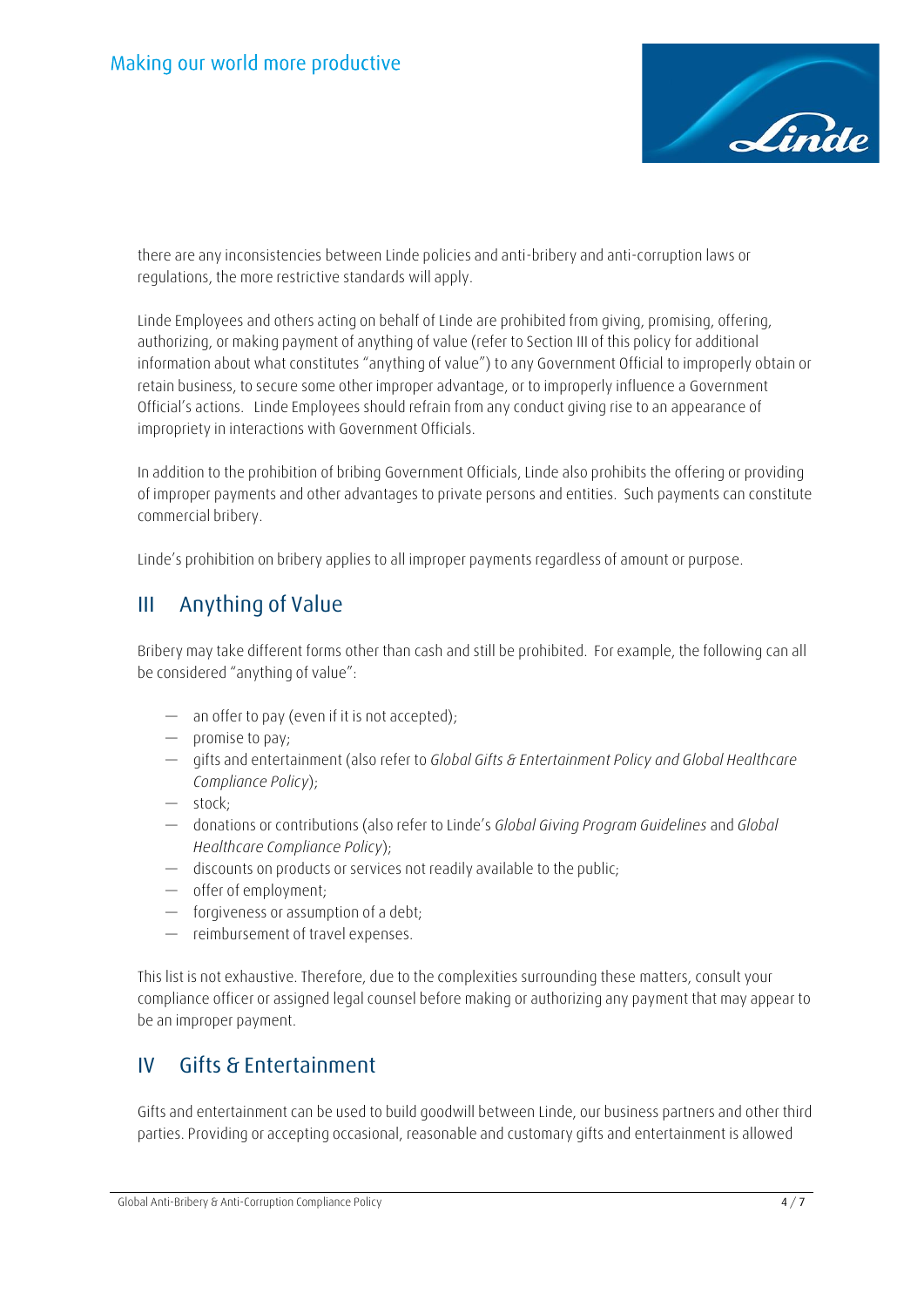

under certain conditions. Those conditions include limitations and require specific approvals (refer to *Global Gifts & Entertainment Policy* and *Global Healthcare Compliance Guide* for details). Irrespective of amount, Linde Employees and others acting on behalf of Linde must exercise good judgment, taking into account pertinent circumstances, including the character of the gift or entertainment, its purpose, its appearance, the positions of the persons providing and receiving the gift or entertainment, the business context, and applicable laws and social norms.

Gifts and entertainment must not be intended to create an improper advantage for Linde. Also, expenditures for gifts and entertainment provided must be accurately recorded in the books and records of Linde.

All employees should be familiar with the *Global Gifts & Entertainment Policy* and the *Global Healthcare Compliance Guide* and follow them closely.

## <span id="page-4-0"></span>**V Record Keeping and Accounting Internal Controls**

The FCPA gives enforcement authority to the US Securities and Exchange Commission (SEC) and the US Department of Justice (DOJ), and requires companies whose securities are listed in the United States, such as Linde, to meet its accounting provisions. These accounting provisions operate in conjunction with the anti-bribery section of the FCPA. They require corporations to maintain books and records that accurately and fairly reflect the transactions of the corporation and to devise and maintain an adequate system of internal accounting controls. The purpose of these provisions is to prevent companies from concealing bribes and to discourage fraudulent accounting practices.

## <span id="page-4-1"></span>**VI Engagement of Certain Service Providers**

Third-party agents, consultants or any other third-party representatives acting for or on behalf of Linde (collectively, "Service Providers") are prohibited from making improper payments on Linde's behalf. This prohibition also applies to subcontractors hired by the Service Providers to perform work on Linde's behalf.

All payments made to Service Providers, including commissions, compensation, reimbursements, must be reasonable in relation to the services provided and accurately documented in the books and records of the company.

Service Providers who interact with Government Officials or entities on behalf of Linde, as outlined in the *Global Policy for Engagement of Certain Service Providers*, must complete a prior due diligence process before beginning work on Linde's behalf. Any potential red flags raised during the due diligence review of a Service Provider must be reviewed and addressed prior to entering the relationship with the Service Provider.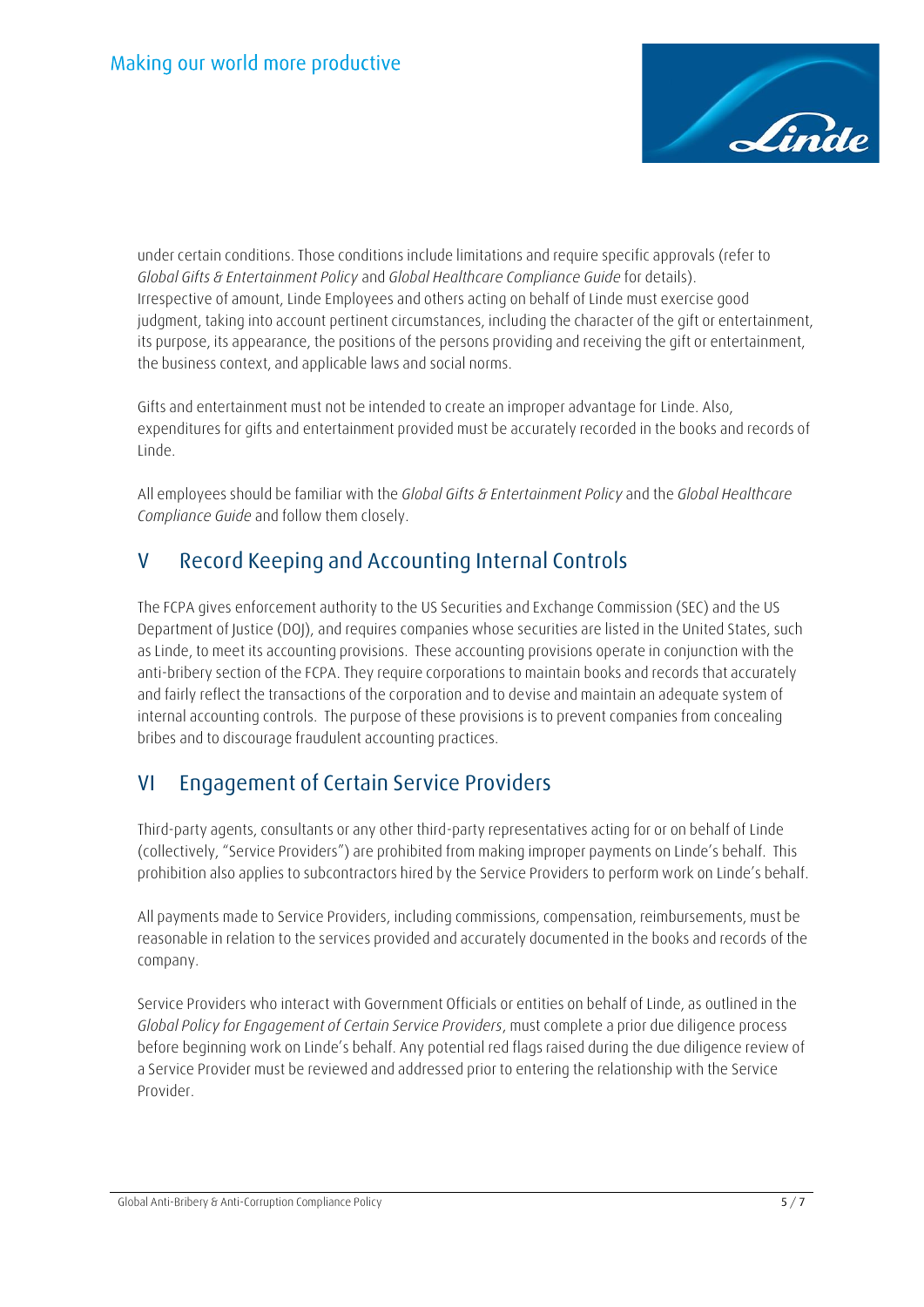

Once a Service Provider has been retained by Linde, the Service Provider's activities and expenses must be monitored in accordance with the *Policy for the Engagement of Certain Service Providers* to ensure continued compliance with applicable laws and related Linde policies.

If there is a suspicion that a Service Provider has made or will make an improper or questionable payment, decline payment to the Service Provider and immediately notify your compliance officer or assigned legal counsel.

#### <span id="page-5-0"></span>**VII Training**

Linde requires that eligible employees complete anti-bribery and anti-corruption training in a frequency defined by the chief compliance officer. The required training may include online and/or in-person training.

#### <span id="page-5-1"></span>**VIII Audits**

Linde will conduct periodic internal audits to help ensure the company's continued compliance with applicable anti-bribery and anti-corruption laws, this *ABAC Policy* and other related policies. All employees must cooperate with the conduct of such audits and/or investigations.

#### <span id="page-5-2"></span>**IX Effective Date**

This policy is effective as of April 2021.